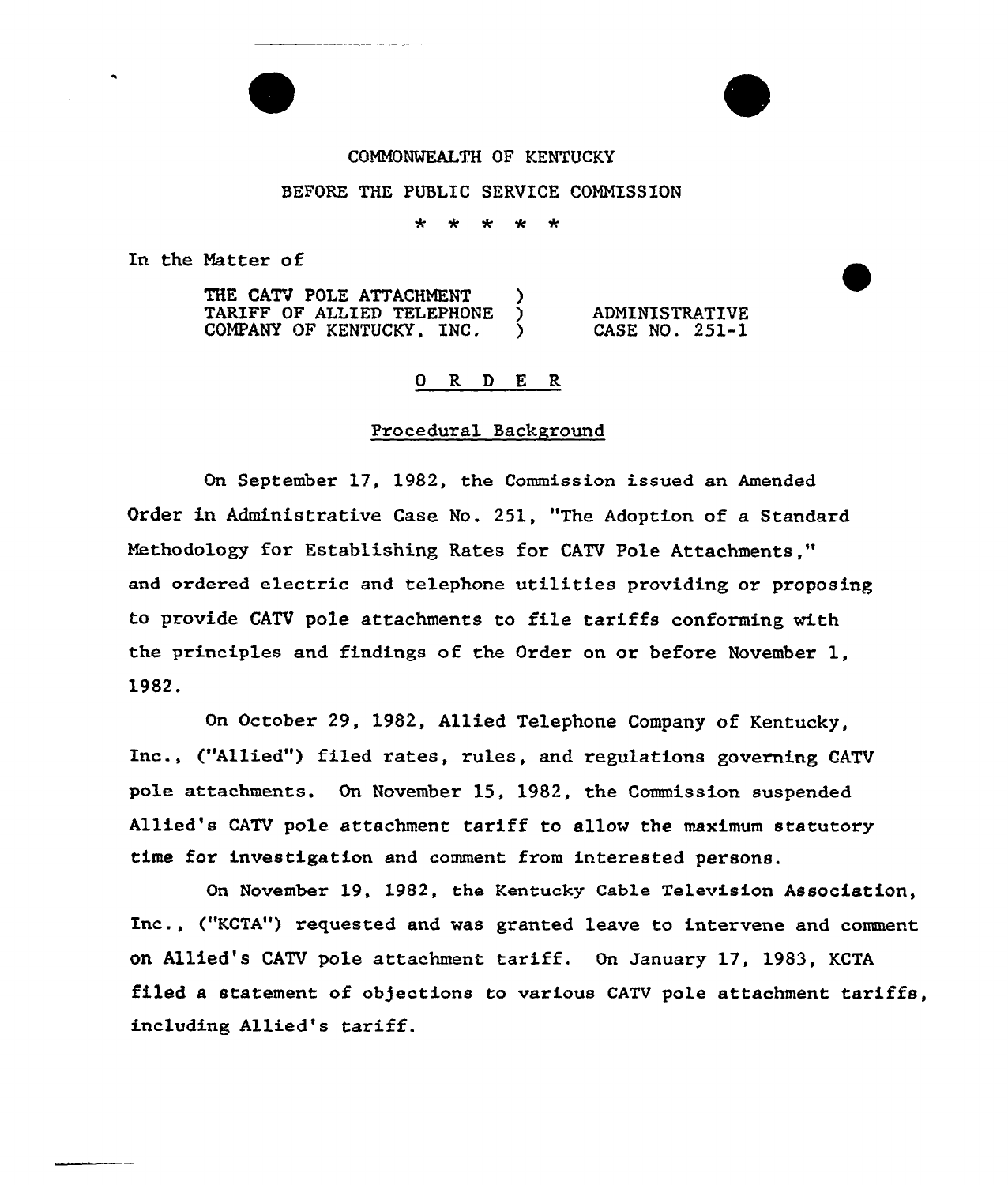The Commission considers the matter of Allied's CATV pole attachment tariff sumbitted for final determination.

#### Findings

The Commission, having considered the evidence of record and being advised, is of the opinion and finds that:

1. KCTA's objection to A11ied's use of the composite number of anchors of all sizes in service, rather than the number of anchors of the sizes actually used by CATV operators, to calculate its anchor attachment rates is unreasonable. The Commission advises KCTA that there is no direct relationship between the number of anchor users and the size of any given anchor. Moreover, typical plant records do not c1assify anchors according to size. Therefore, the composite number of anchors of all sizes in service is a reasonable basis from which to calculate anchor attachment rates.

2. KCTA's objection to Allied's regulation concerning a surcharge on the cost of pole rearrangements necessary to accomodate CATV attachments is reasonable and is addressed in another finding.

3. KCTA's objection to Allied's regulation concerning the cost of pole replacements necessary to accomodate CATV attachments is reasonable and is addressed in another finding.

Allied's rules and regulations governing CATV pole attachments conform with the principles and findings of the Commission's Amended Order in Administrative Case No. 251, and should be approved, except as follows:

(a) Allied did not file a rule or regulation governing CATV conduit usage. The Commission advises Allied that in the event it provides or plans to provide CATV conduit space, it should file <sup>a</sup> CATV conduit usage rate, along with appropriate cost information.-

 $-2$  -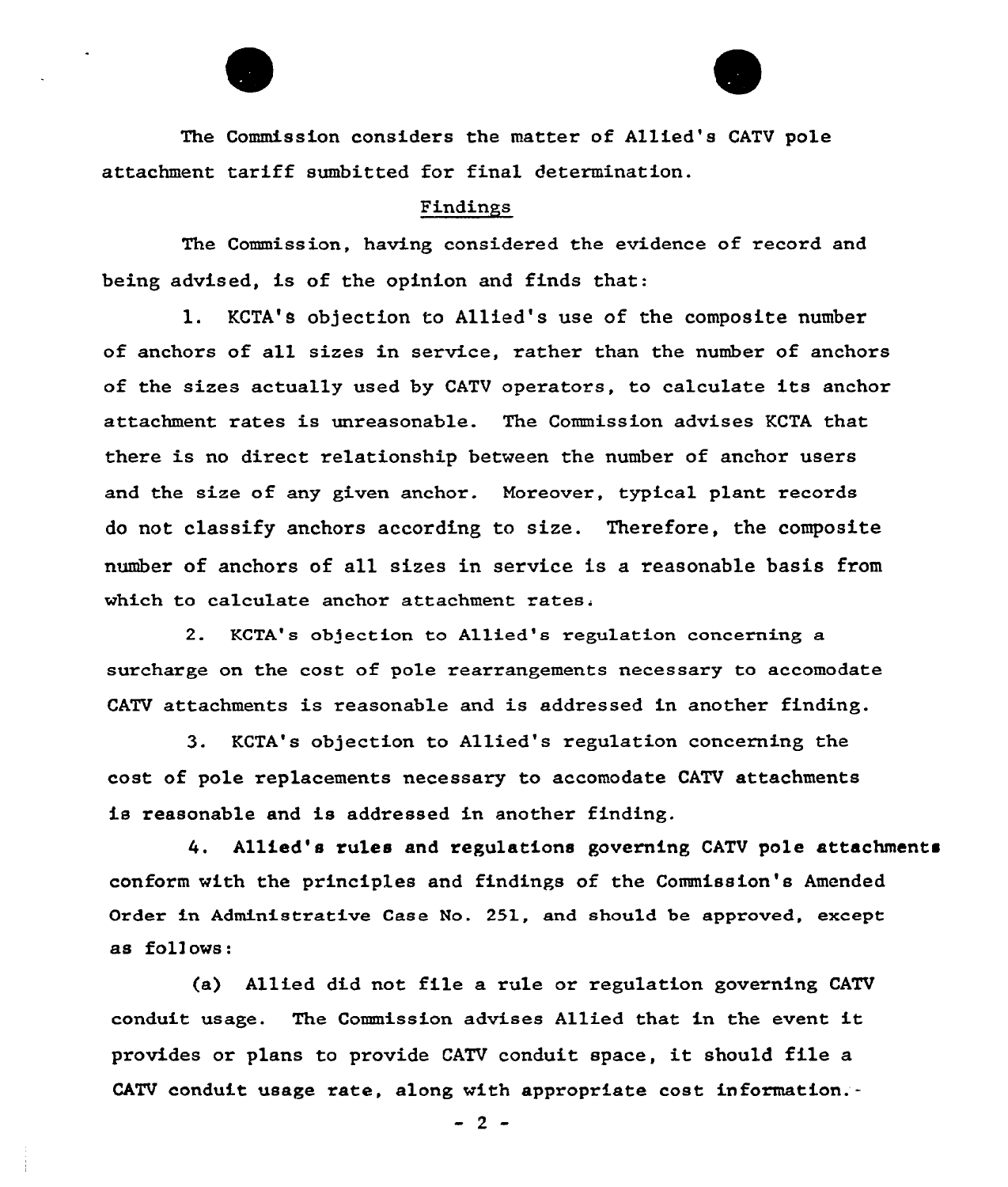(b) At page 159, section B.3.a, the Commission advises Allied that it may charge a CATV operator the total cost of pole rearrangements necessary to accomodate CATV attachments. However, Allied cannot impose a surcharge on the cost of pole rearrangements. Therefore, the tariff provision and any similar provisions elsewhere in the tariff should be deleted.

 $(c)$  At page 159, section  $B.3.b$ , the Commission advises Allied that it may charge <sup>a</sup> CATV operator the total cost of pole replacements necessary to accomodate CATV attachments, less the salvage value of any pole that is replaced.

S. Allied failed to provide sufficient information to verify its calculations of embedded pole cost. Therefore, Allied should file information from plant records or another reliable source showing the number of 30-foot, 35-foot, 40-foot, and 45-foot poles in service, and related pole investment. The information should be classified according to vintage year. Also, any discrepancy between the total number of poles shown in the calculations of embedded pole cost and the total number of poles shown in the 1981 Annual Report should be explained.

6. Allied failed to provide sufficient information to verify its calculations of anchox cost. Therefore, Allied should file information from plant records or another reliable source sufficient to verify the number of anchors in service and related investment.

7. Allied's calculation of its annua1 carrying charge should be modified as follows:

 $-3 -$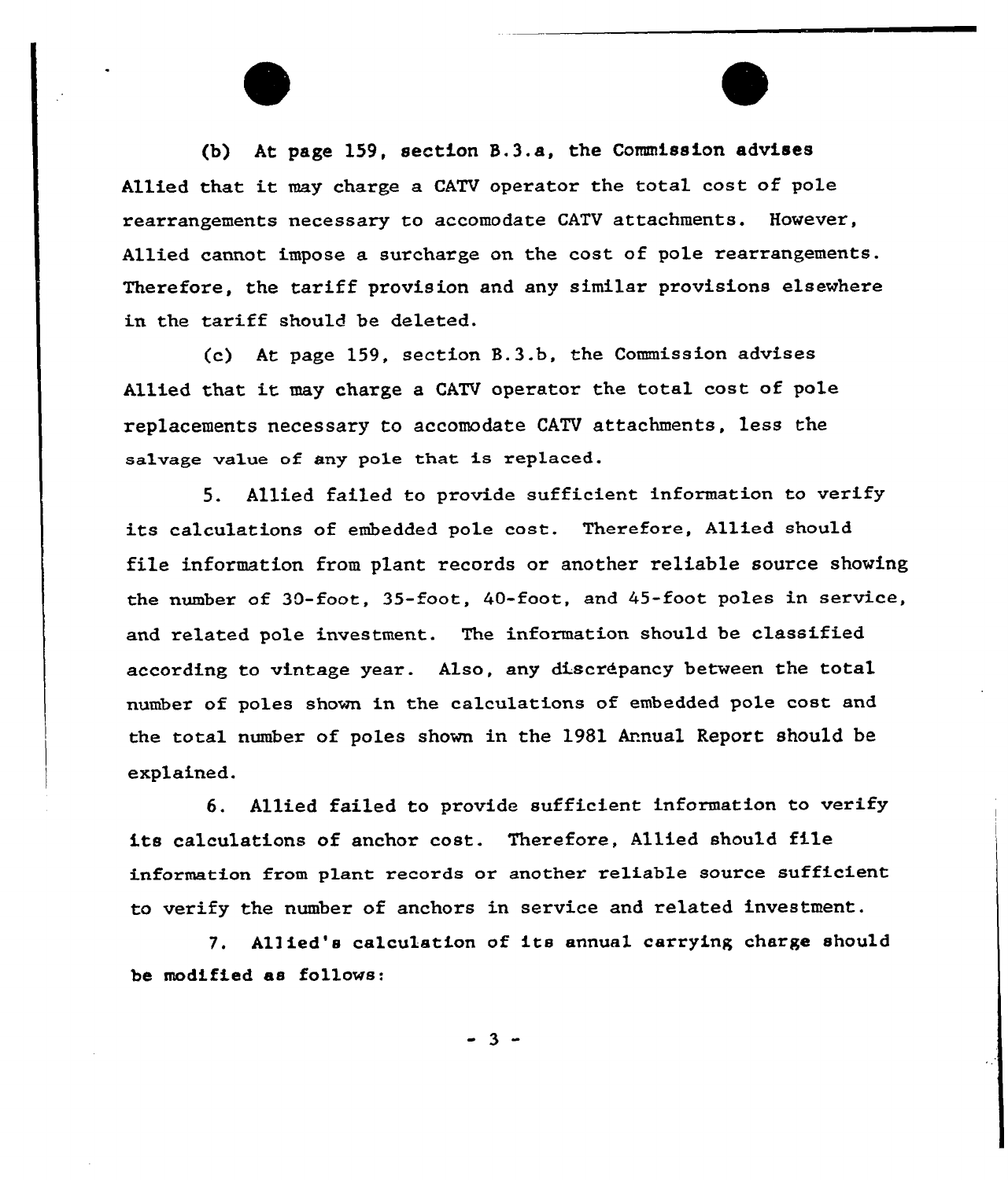(a) The cost of money component should be deleted, because the cost of debt was included in the last rate of return authorized by the Commission, in Case No. 7902, "Notice of Echo Telephone Company of a General Adjustment In Its Rates."

(b) The taxes component should be 2.47 percent, as calculated from the 1981 Annual Report.

(c) The administration and ovexhead component should be 5.91 percent, as calculated from the 1981 Annual Report.

(d) The maintenance component should be 1.55 percent, as calculated from the 1981 Annual Report.

(e) The total annua1 carrying charge should be 21.99 percent, based on calculations from the 1981 Annual Report and the Commission's Order in Case No. 7902.

4. Allied should be allowed to substitute 1982 Annual Repoxt information to adjust its annual carrying charge, if the information is available and filed with the Commission. Furthermore, any adjusted calculations of the annual caxrying charge should be made as outlined in Attachment 1 to the Order, unless a specific deviation is requested and reasonable cause demonstrated.

#### Orders

IT IS THEREFORE ORDERED that Allied's CATV pole attachment taxiff as filed with the Commission on Octobex'9, 1982, be and it hereby is denied.

IT IS FURTHER ORDERED that A11ied sha11 filed revised rates, rules, and regulations governing CATV pole attachments with the Commission within 30 days from the date of this Order, and that the revised rates, rules, and regulations shall conform with the findings in this Order.

 $-4 -$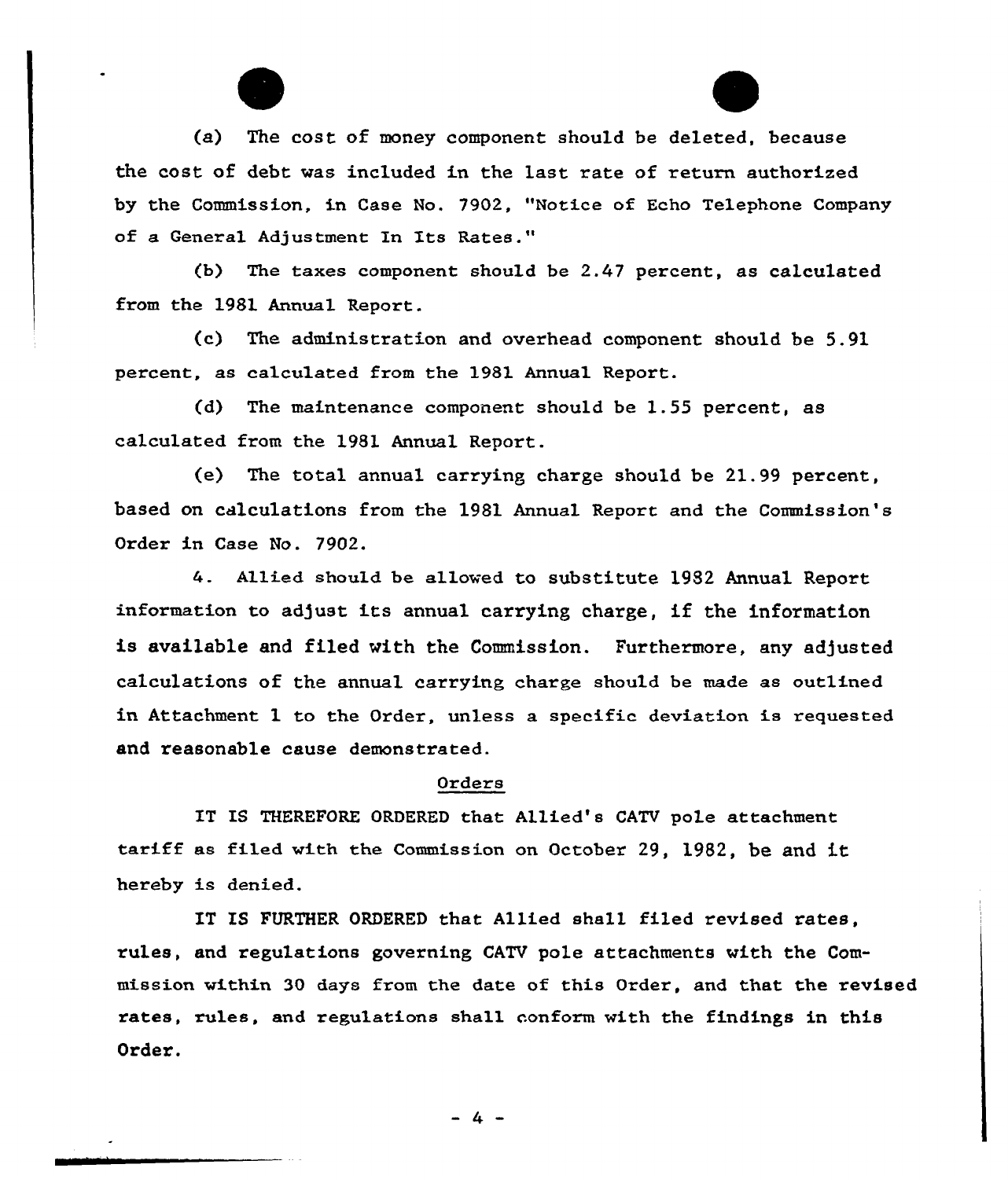IT IS FURTHER ORDERED that Allied sha11 file information as outlined in this Order concerning embedded pole cost, at the same time it files its revised rates, rules, and regulations.

Done at Frankfort, Kentucky, this 31st day of March, 1983.

PUBLIC SERVICE COMMISSION

Chairman

with<br>Jaadall Vige Chairma

**Commissi** 

ATTEST:

 $3.7 - 1.1$ 

**Secretary**